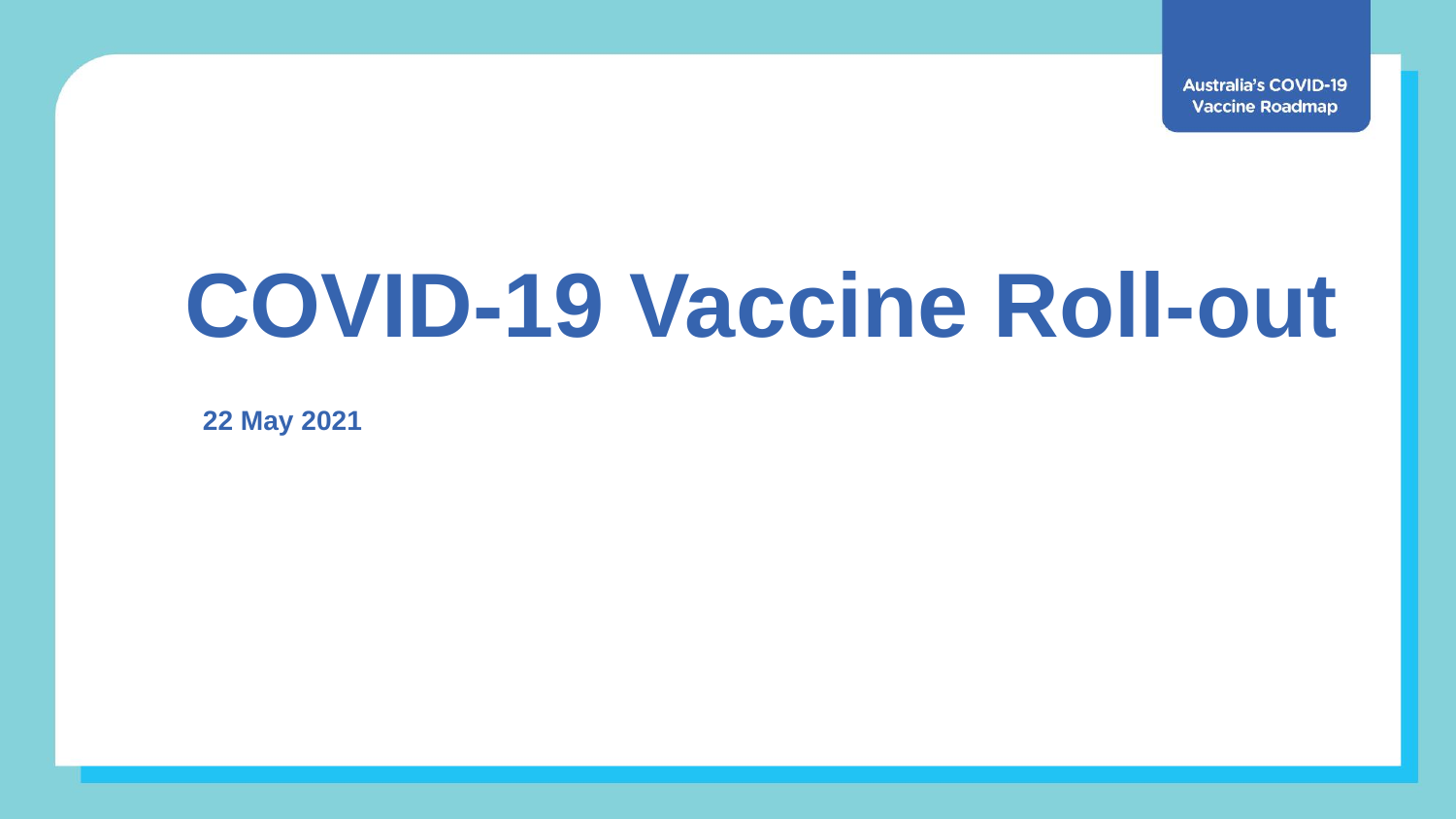**Australia's COVID-19 Vaccine Roadmap** 

## **Total vaccine doses**

**Data as at: 21 May 2021**



**\* Source: Australian Immunisation Register and self reported data. Numbers are calculated as differences in daily cumulative reported numbers to allow for historical corrections in all self-reported data sources.**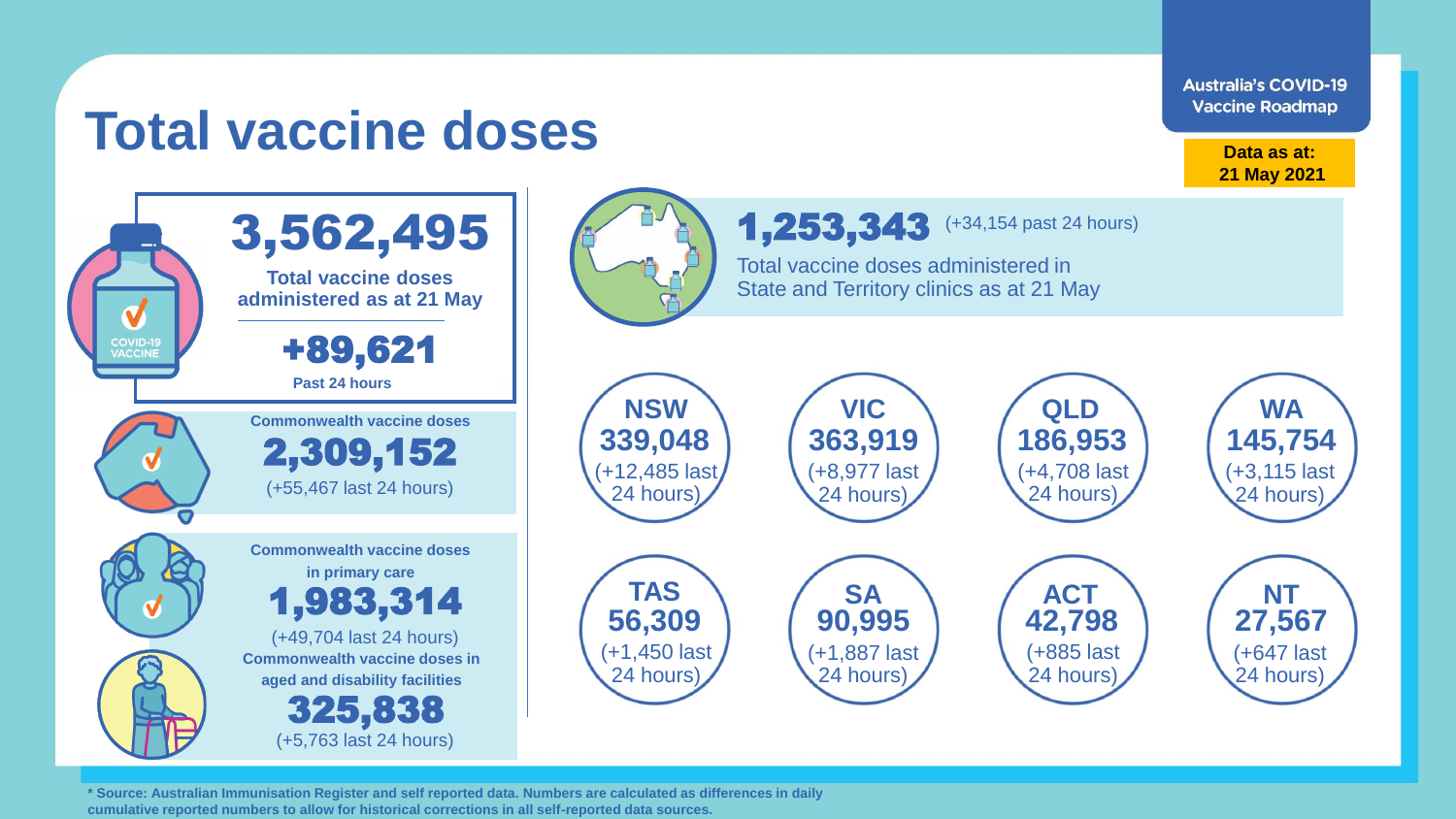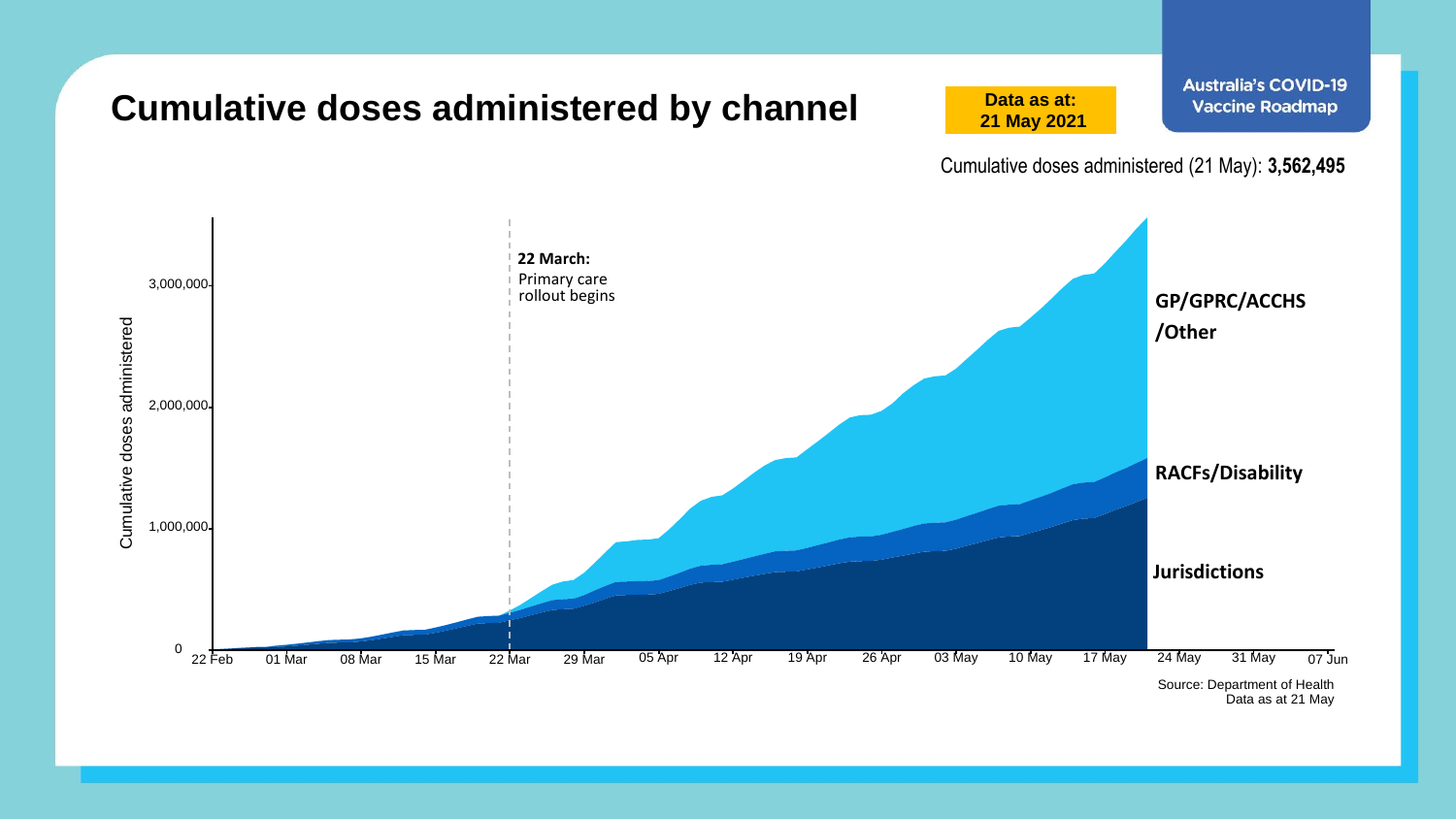## **International comparisons at equivalent stages of rollout (Day 88)**

**Data as at: 21 May 2021** **Australia's COVID-19 Vaccine Roadmap** 

Cumulative doses administered (21 May): **3,562,495**

The x-axis is truncated at the length of Australia's vaccination program. Countries with intermittent reporting have had their doses per 100 imputed to Australia's current stage of rollout. Israel excluded as it is beyond scale of the graph.



Source: Department of Health (Australia), Our World in Data (international) Latest data: 21 May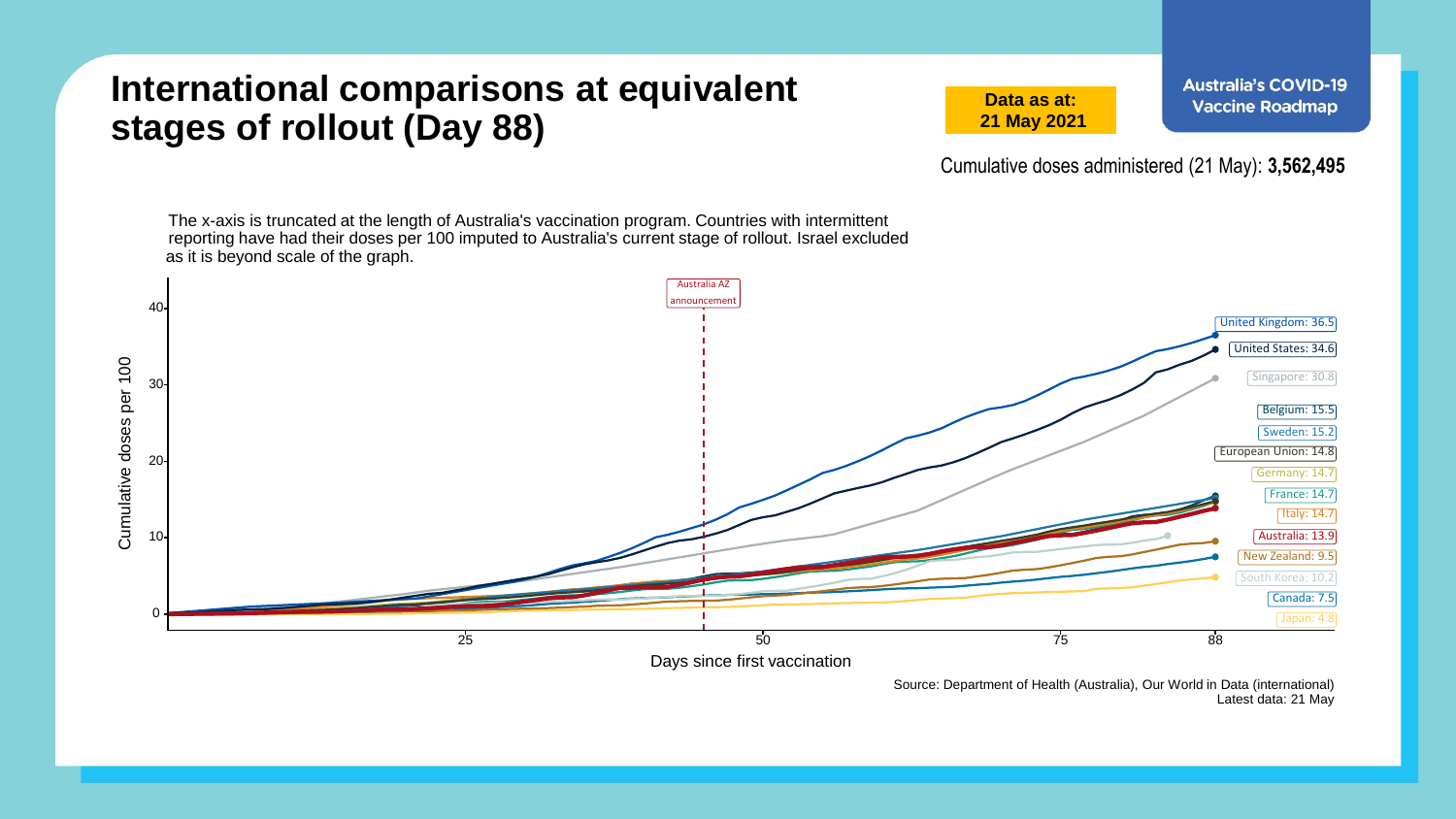## **Commonwealth aged care doses administered**

**Data as at: Data as at: 18 Apr 2021 21 May 2021**